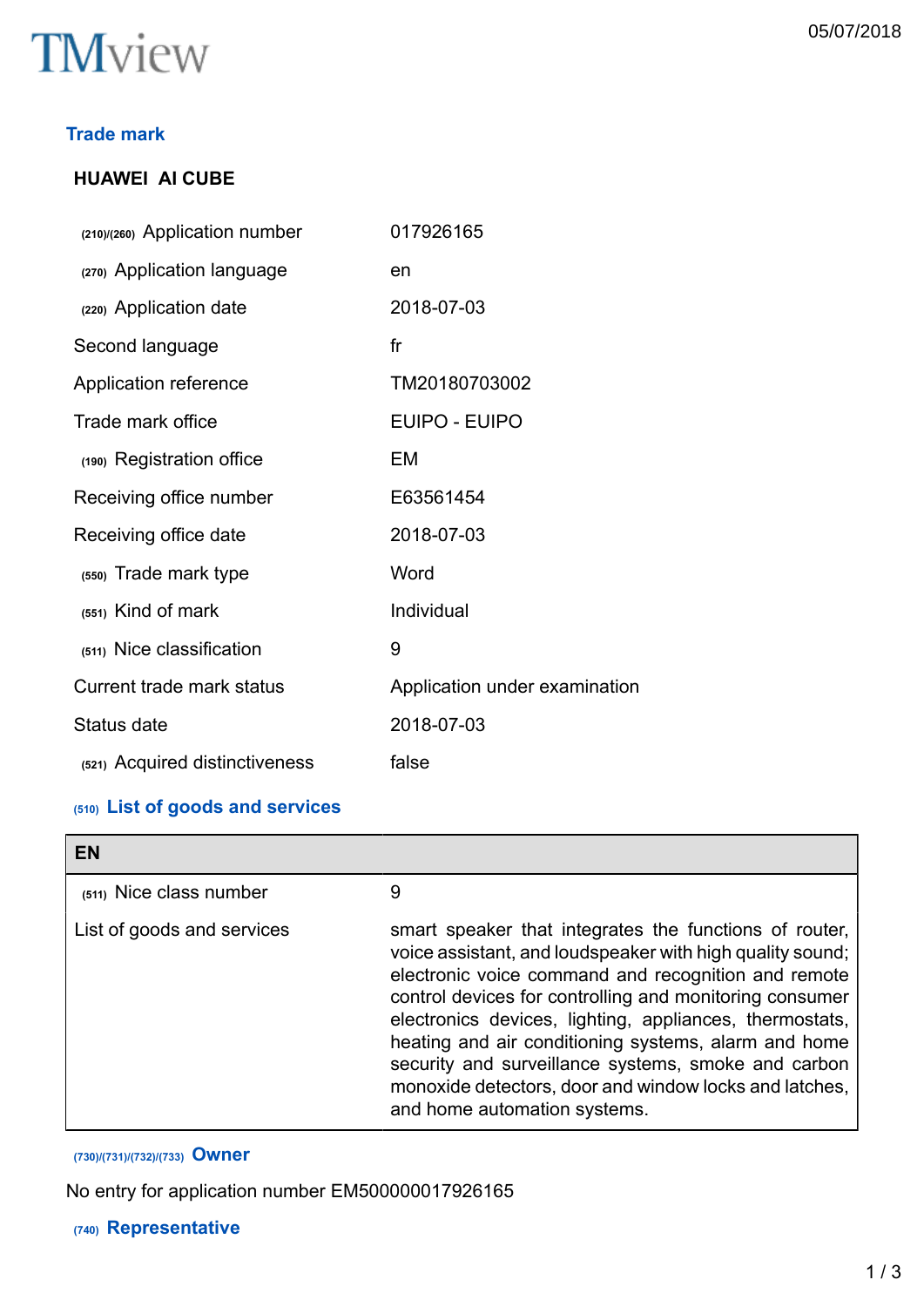# **TM**view

No entry for application number EM500000017926165

# **(750) Correspondence address**

#### **(350) Seniority**

No entry for application number EM500000017926165

## **Exhibition priority**

No entry for application number EM500000017926165

#### **Priority**

No entry for application number EM500000017926165

#### **International registration transformation**

No entry for application number EM500000017926165

# **Publication**

No entry for application number EM500000017926165

#### **Opposition**

No entry for application number EM500000017926165

#### **Recordals**

| <b>Trade mark events</b> |                                    |  |
|--------------------------|------------------------------------|--|
| (580) Event date         | <b>Event description</b>           |  |
| $03 - 07 - 2018$         | SYS CREATE XXX REQUEST             |  |
| $03 - 07 - 2018$         | SYS PERSON KEY IN                  |  |
| $03 - 07 - 2018$         | SYS EXAMINE FIL DATE ISSUE RECEIPT |  |
| $03 - 07 - 2018$         | SYS_VALIDATE_FEE_CURRENT_ACCOUNT   |  |
| $03 - 07 - 2018$         | SYS EXAMINE CLASSIFICATION         |  |
| $03 - 07 - 2018$         | SYS EXAMINE FORMALITIES            |  |
| $03 - 07 - 2018$         | SYS REQUEST EU SEARCH              |  |

#### **Cancellation**

No entry for application number EM500000017926165

#### **Appeals**